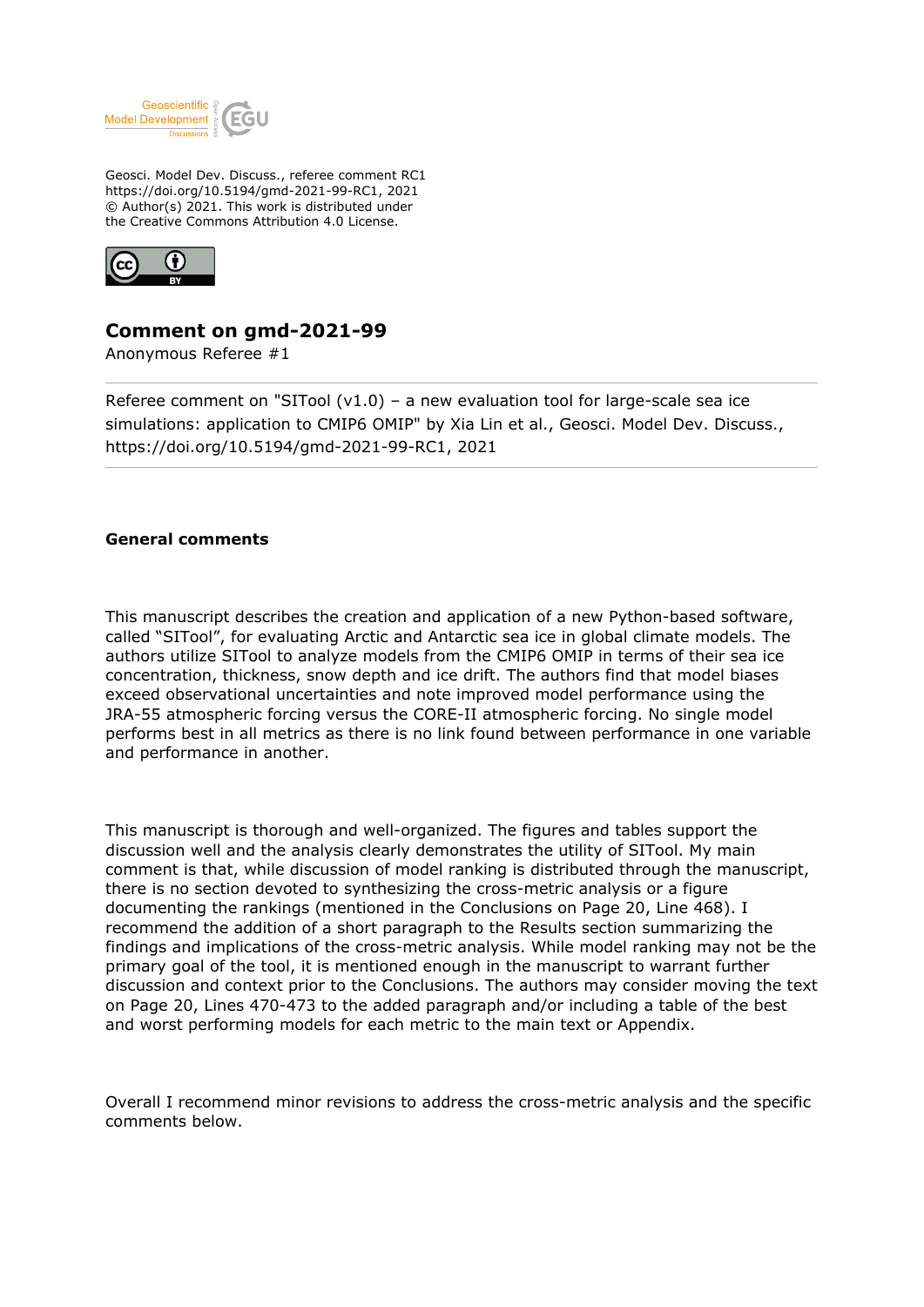## **Specific Comments**

Page 1, Line 11: I recommend replacing the phrase "bi-polar" with "Arctic and Antarctic" throughout the manuscript for clarity.

Page 2, Line 49: I recommend expanding briefly on what is meant by "rather limited" to describe which sea ice diagnostics are provided in ESMValTool and which are unique to SITool.

Page 2, Line 52: Can you please clarify what is meant by SITool providing "qualitative" information? The tool seems to be used primarily for calculating model biases and related metrics, which I would consider primarily quantitative.

Page 3, Line 92: Can you please clarify here if the interpolation is a component of the SITool workflow or is a preprocessing step that needs to be completed before using SITool?

Page 4, Line 117: It would be helpful to have a brief sentence explaining why February and September were chosen (for example, why February instead of March).

Page 6, Line 184: Please list here the respective resolutions of CMCC-CM2-HR4 and CMCC-CM2-SR5 or provide a reference to Table 1.

Page 9, Line 259 (and page 14, line 359): Throughout the manuscript, I recommend using "finer" or "higher" spatial resolution versus "increased".

Page 10, Figure 2 (as well as Figures 5, 7, 10): It would be helpful to remind the reader in each of these figure captions that lower values indicate better skill.

Page 14, Line 355: "…the ice edge location simulations in the Arctic are much better than that in the Antarctic." This is an interesting and logical point that you've quantified. Perhaps this has also been shown elsewhere? If so, reference(s) would be helpful.

Page 16, Line 420: Can you please clarify what is meant by "different observational references" in this sentence? Different from what?